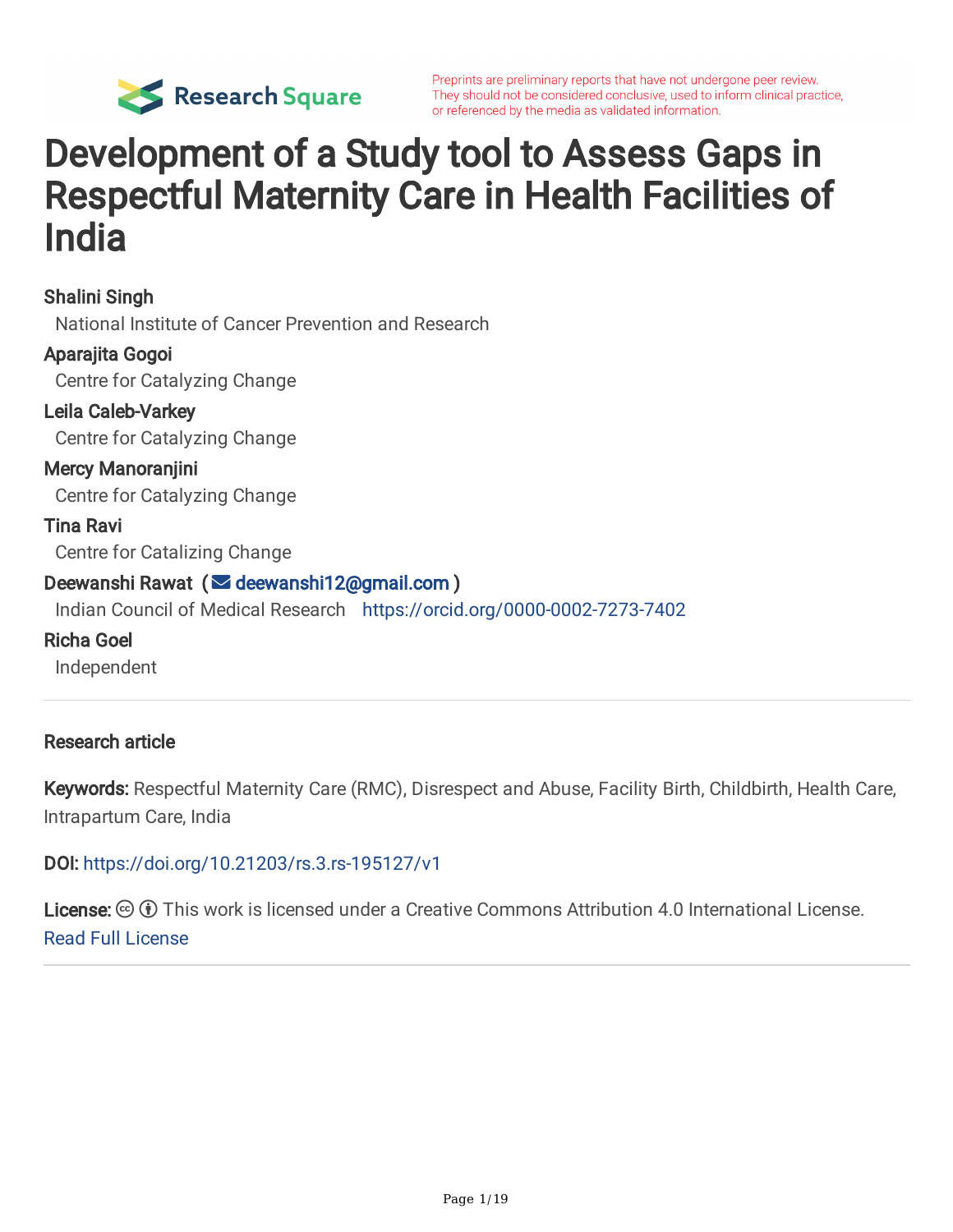# Abstract

Background: Maternal mortality perdures to be a major challenge for India like in other developing countries. Though the efforts to increase the institutional deliveries have resulted in appreciable results, it has not translated to the corresponding decline in maternal mortality rates. Dearth in quality of care especially concerning respectful maternity care in health facilities is considered as a major reason for this phenomenon. This work describes the development process of the study tool to assess respectful maternity care in the health facilities of India.

**Methods:** A collaborative approach was employed for the development of a comprehensive tool to be used to assess respectful maternity care in the Indian setting. The tool development process comprised of four steps: 1) literature review and meeting with Technical Advisory Group; 2) the National Stakeholders workshop and development of the initial tool; 3) feedback on the tool from twenty tertiary care public health facilities from various regions of India; 4) the final tool and its validity approval by Technical Advisory Group.

Results: A comprehensive tool was made comprising of indicators for assessing deficits in respectful maternity care, and for assessing contextual data of the health care facility. The initial tool was tested at twenty facilities. The changes suggested and observed were adapted, and the final tool was prepared. The Technical Advisory Group approved the content validity of the tool.

**Conclusions:** A comprehensive tool was made to assess various aspects of respectful maternity care provided in tertiary Indian institutional settings aiding in in a deeper understanding of the phenomenon. This tool is recommended, especially to health care providers of India, for assessing the status of maternity care in health facilities and bringing the required interventions in the health care facilities.

# **Background**

Maternal mortality has been a critical global health issue. The Sustainable Development Goals (SDG) aims (target 3.1) to reduce the global Maternal Mortality Ratio (MMR) to less than 70 per 100,000 live births by 2030 [1]. Global actions in this regard had initially largely focused on increasing institutional delivery. Though this has resulted in a substantial increase in institutional deliveries, it has failed to translate to a corresponding decline in MMR [2]. To cater to the reduction in maternal mortality, the importance of quality of care in health facilities is being increasingly realized, on which the focus has lately been shifted [2].

An area associated with poor quality of care is the lack of Respectful Maternity Care (RMC) during childbirth in the health care facilities. According to WHO, 'Respectful maternity care refers to care organized for and provided to all women in a manner that maintains their dignity, privacy and confidentiality, ensures freedom from harm and mistreatment, and enables informed choice and continuous support during labor and childbirth'[3]. RMC has increasingly become a rights issue along with a public health issue. In this context, WHO released a statement in 2014 stating 'every woman has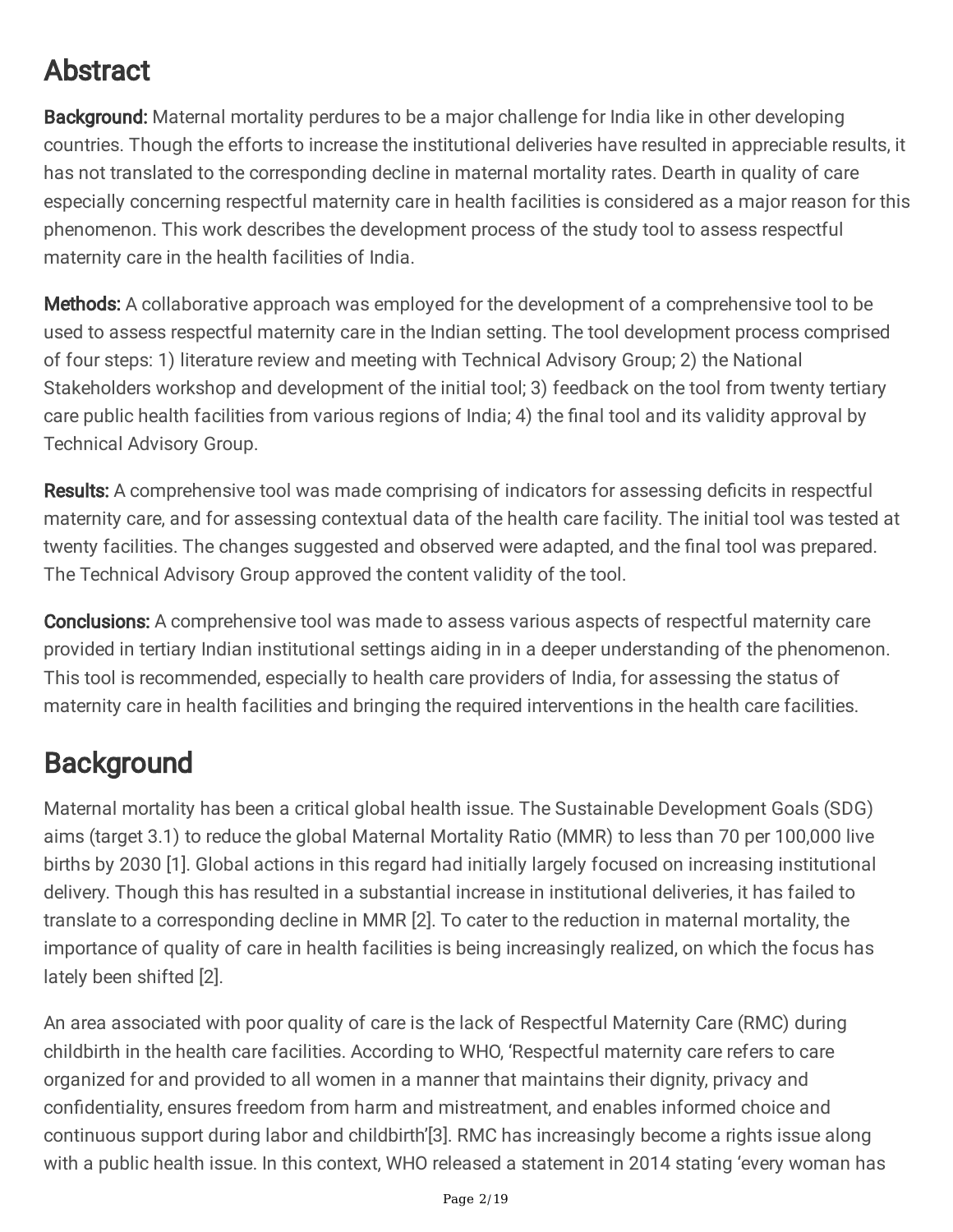the right to the highest attainable standard of health, which includes the right to dignified, respectful health care' [4].

This is a relatively new area in research, however, there is an effort to describe and capture the experiences of women pertaining to the mistreatment they receive from the health providers globally as well as regionally during facility-based childbirth to address it appropriately [5–8]. There is a lack of a standard measure of mistreatment by a provider during childbirth [6]. This lack of standard measure may be the reason for the high variation in the prevalence estimates of disrespect and abuse (D&A) in studies [9].

India's experiences are similar to the global trend. India continues to contribute significantly to the global estimates of maternal mortality; approximately 15% of the global maternal deaths in 2015 are from India [10]. Though this is partially due to its large population, however, mortality rates also show why India contributes to a large proportion of maternal deaths: for 2016-18, the MMR for the country is estimated at 113 per 100,000 live births [11], much more than the SDG goal of 70 maternal deaths per 100,000 live births. India too had focused on increasing institutional deliveries. For instance, Janani Suraksha Yojana (JSY) scheme was launched in 2005 under the National Rural Health Mission, and ASHA workers were given incentives to bring women to institutions for delivery under the National Health Mission launched in 2013 [12]. Though these efforts have led to an appreciable increase in the institutional deliveries, it has not translated to the corresponding decline in maternal mortality ratios and other key perinatal health indicators [8]. Lately, India too had realized that quality of care is critical to the reduction in MMR, and launched initiatives like Labor Room Quality Improvement Initiative (LaQshya) under the National Health Mission, and Surakshit Matritva Aashwasan (SUMAN) aiming at quality improvement.

In this context, the Division of Reproductive Biology, Maternal Health and Child Health (RBMH&CH) of the Indian Council of Medical Research (ICMR), New Delhi, started the Respectful Maternity Care Initiative (RMCI) in collaboration with White Ribbon Alliance India (WRAI) - especially expertise within its National secretariat at the Centre for Catalyzing Change (C3). The initiative aims to engage with maternity care stakeholders to create awareness and recognition of RMC in health facilities; review the available standards for measuring RMC, and to develop a tool for the assessment of the gaps in RMC in the context of India's health care facilities. The results of the study will inform policy and programme managers, clinicians, health care workers, and all other stakeholders to improve the care of women during childbirth. A standard localized tool was required to assess the gaps in RMC that could then be used to support the interventions for improving RMC in tertiary care public hospitals of India. This paper presents the process of review and development of the study tool.

# **Methods**

The study tool was developed in four phases (Fig. 1), and the activity was coordinated centrally by ICMR and C3/WRAI.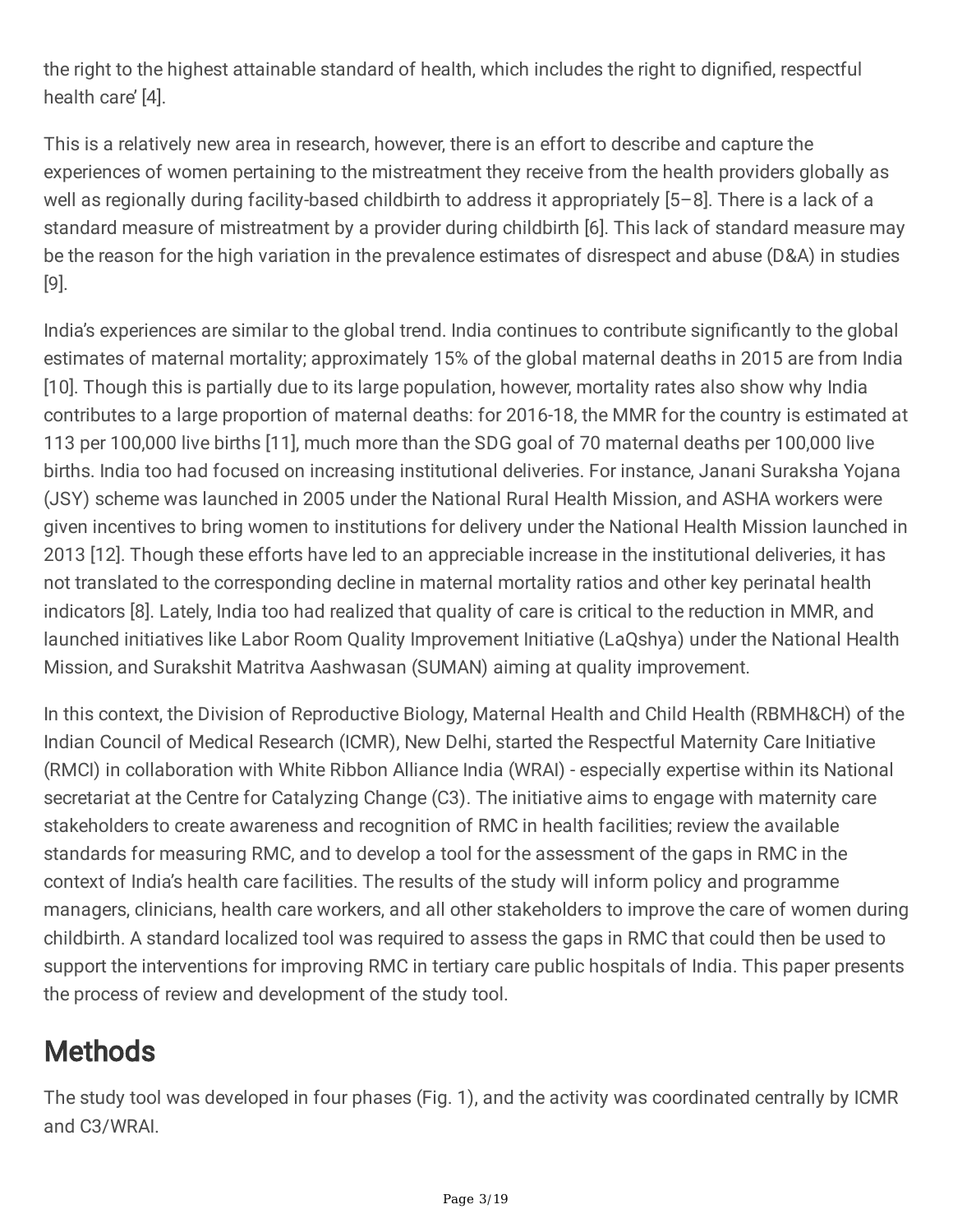The first phase was the formative phase when the project team reviewed existing published literature including articles in peer-reviewed journals and available reports to collect evidence of RMC and its methodology from global and Indian literature. This helped to identify study tools used by researchers to measure RMC in facility births. A Technical Advisory Group (TAG) was constituted by ICMR in January 2017 consisting of subject experts, maternal health programme managers, women's health groups, womens' rights representatives and clinicians at the national and regional level, chaired by an external academic expert. The TAG agreed to validate, in an Indian setting, the internationally accepted classification used by the USAID flagship program - Maternal Child Health Integrated Program (MCHIP). This classification is derived from the landscape analysis by Bowser and Hill of D&A in facility-based childbirths in which they captured what is currently known on the subject, through literature review, structured group discussion, and in-depth interviews [5]. The authors identified seven different domains of D&A viz. physical abuse, non-consented care, non-confidential care, non-dignified care, discrimination, abandonment of care, and detention in facilities [5]. These domains are useful in identifying the gaps in RMC and deriving solutions. The tool developed by MCHIP measures compliance of RMC under these seven domains and is based on the observation of two women at a time by one observer throughout labor and delivery [13]. The MCHIP tool has seven performance standards, and each standard has respective verification criteria ranging from minimum one to a maximum of nine criteria. The criteria relate to the common observations of violations in RMC reported in the literature and correspond to the minimum level of care that should be offered to birthing women to provide the corresponding RMC standard.

In the second phase, a two-day National Stakeholders' Workshop on RMC was jointly conducted by ICMR and C3/WRAI on April 20–21, 2017 at New Delhi to engage with various stakeholders to understand their views and their preparedness for RMC, and review and adapt the MCHIP study tool to Indian settings. A heterogeneous group of 85 participants with experience in providing maternity healthcare services attended the workshop. There was representation from the Federation of Obstetric and Gynecological Societies of India (FOGSI), the Trained Nurses' Association of India (TNAI), WHO, USAID, the Ministry of Health and Family Welfare (MOHFW), Government of India, and obstetricians, nurses, medical social workers, woman's health advocates and lay members from society, besides social science researchers from ICMR. The experts presented the available global and Indian evidence on RMC with facility heads sharing their experience and efforts on implementing RMC standards in their facilities.

At the beginning of the RMCI initiative, the understanding of RMC was very nascent in India, especially among practitioners. Not all the participants who attended the national stakeholders' workshop - which was possibly the first workshop on the subject at the national level  $-$  were aware of RMC. Availability of any RMC standards and indicators were not considered important, and their dearth was not regarded as a violation of a woman's right to respectful maternity care, indicating normalization of the violations. To mitigate this resistance, the facilitators adopted clinical scenarios, case studies, and role-plays to help develop sensitivities for RMC among the participants.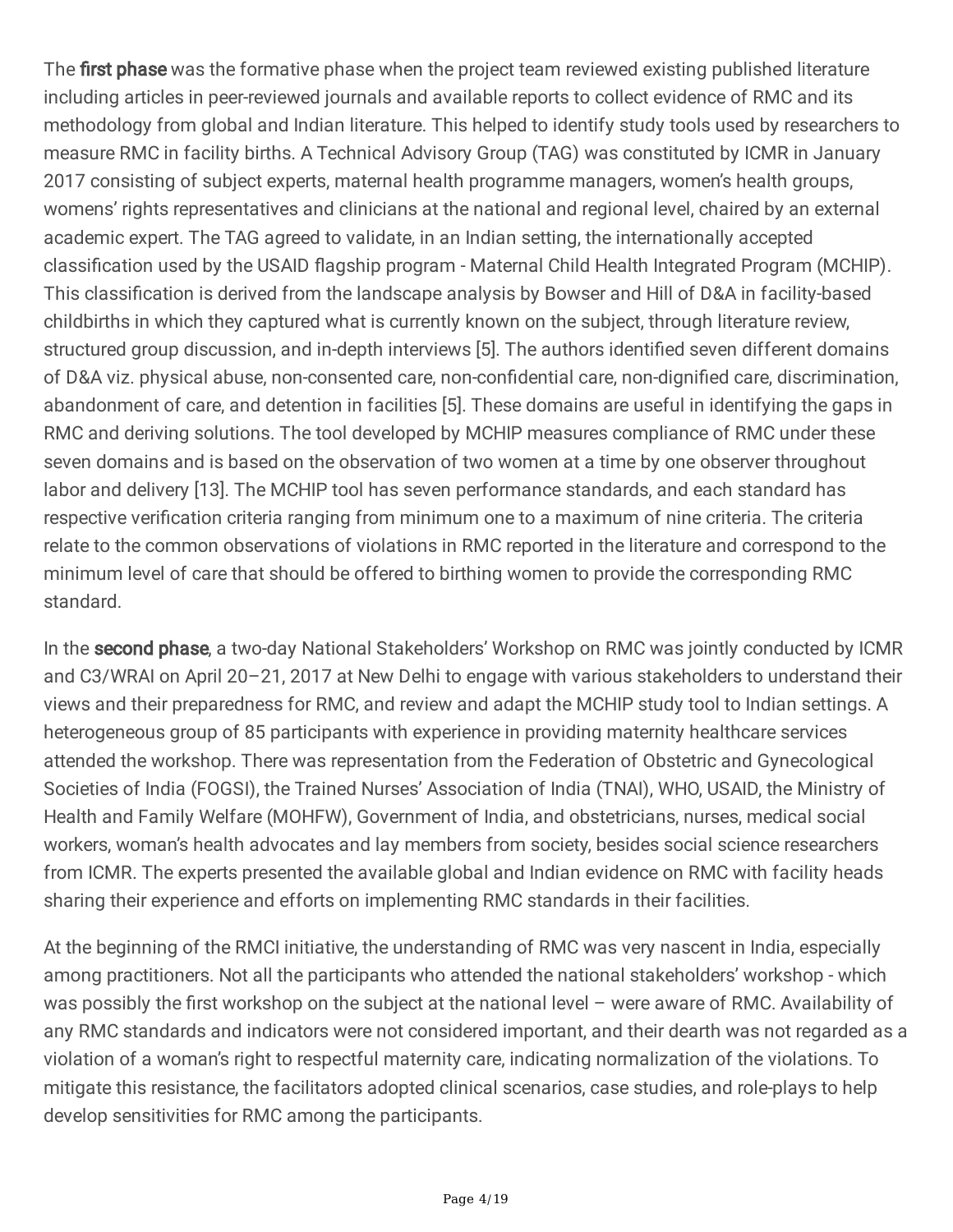Thereafter, during the national stakeholders' workshop, participants were divided into groups to review and adapt the MCHIP tool to the Indian context. During the group activity, the participants validated the applicability of all the seven domains to the Indian context and provided feedback on the verification criteria of the study tool under the seven domains The results of the workshop were collated and a tentative tool comprising of standards and adapted verification criteria was prepared.

Next, a draft manual was prepared, to be used by observers in the selected facilities, to record the RMC gaps and the related information during labor and delivery. The manual comprised of the revised tool with RMC standards and their respective verification criteria; a cover page to capture information on the infrastructure, the client load, the period of observations; and a comment section to identify the context of the identified D&A at the facilities.

In phase three, feedback on the tool was taken from twenty tertiary care public health facilities from across India. The process was undertaken in the following three steps:

Identification of study sites (Step 1): This activity was initiated through the ICMR's Human Reproduction Research Centers (HRRCs) located in the Departments of Obstetrics & Gynecology of the respective medical college hospitals. The Principle Investigator (PI) communicated with thirty HRRCs for their willingness to participate in the RMC study. The interested departments were advised to obtain ethical approval from their local Institutional Ethics Committees. Twenty facilities with representation from different regions of India - North, South, East, and West - consented to participate in the study and submitted the ethics approval (Fig. 2).

Training of officers (Step 2): Each of the twenty sites identified one or two nodal officers who would coordinate the research study activities to be conducted in their facility. The identified nodal officers were medical doctors with experience in maternity care. These officers were working as Research Officers or faculty members in the Department of Obstetrics and Gynecology in their respective facilities.

The nodal officers of the selected sites were trained at New Delhi at a two-day training held at ICMR, to apprise them with the concept of RMC through didactic lectures and case discussions. During this training, the importance of RMC was highlighted, and the study methodology and study tools were discussed in detail and role-plays helped explore differing points of view of care. On the second day of the training, on-site observations were arranged in the labor room of the local medical college hospitals. This was done to give the participants hands-on experience in correctly employing the study tool to observe and record the types and frequency of violations of RMC standards. To ensure uniformity in assessing and recording gaps in RMC in the observed facility, the participants were sent to labor rooms in small batches along with one facilitator for thirty minutes each. Once the visit was completed, the participants returned to the training venue to discuss and deliberate on their findings, resolve queries, and address gaps.

The nodal officers were instructed on multiple aspects that were to be followed during observations in their respective sites. They were suggested to find a place to sit with a clear line of view, avoid intervening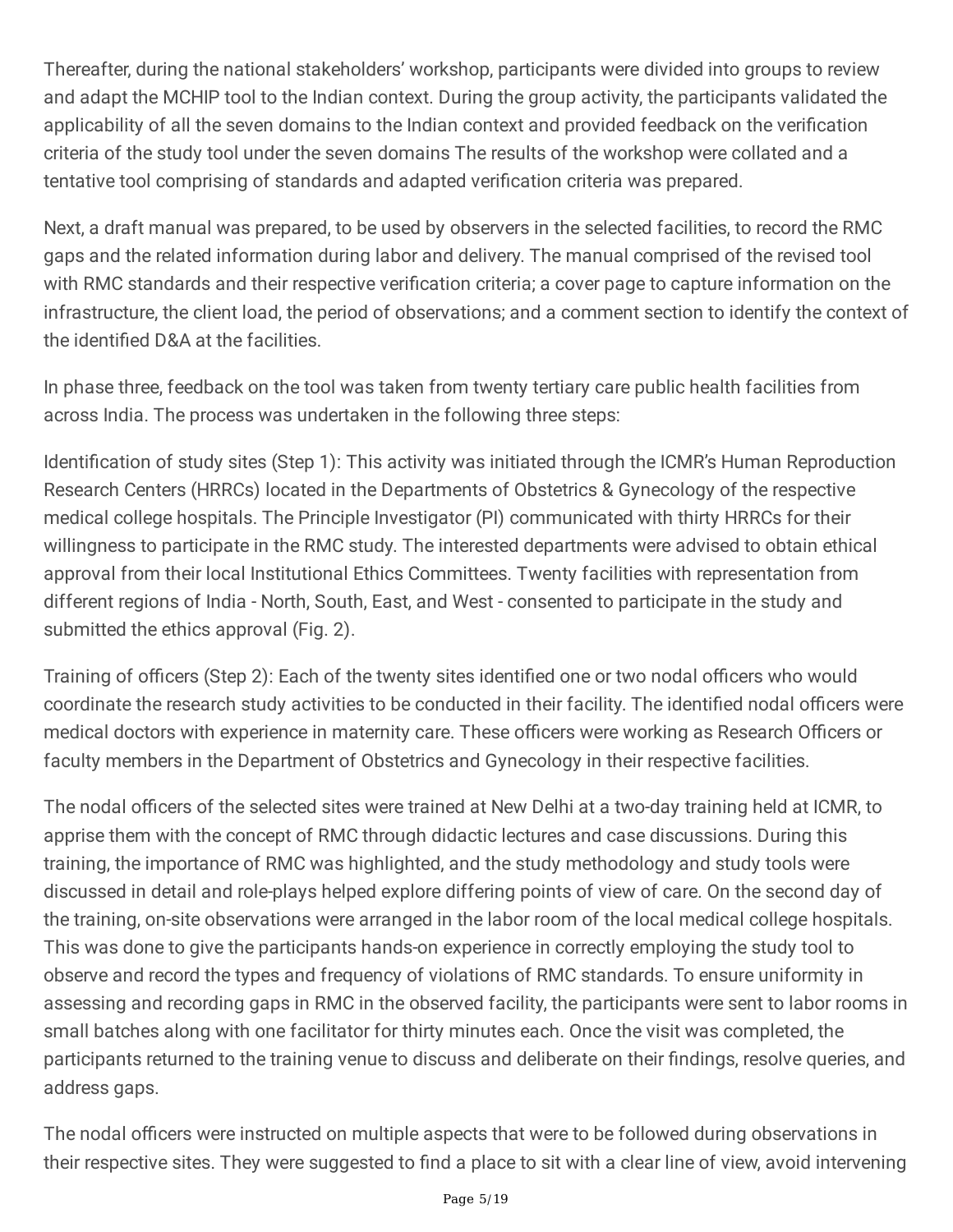in the existing practices, avoid asking questions or explanations, or revealing their tasks or study tools to the staff being observed upon. In addition, some specific guidelines were made to avoid drawing the attention of staff in the labor room that may alter the behavior of the staff. It was specified that actual observations should be started only after the labor room staff is accustomed to the presence of the researchers. For this, they were advised to visit the labor room at odd hours and sit in the labor room premises for at least one hour without taking down any notes. Also, before each observation, the researchers were advised to sit inside the premises for at least 15 minutes before the actual time of starting the observation. The observers were instructed that the first step was to fill in the patient load data, after which actual observations could begin. The observers were also told that the majority of the observations should be noted down during the hour of observation, after which they should move to a separate room and complete filling in the study tool including the context of the observations. However, it was also clarified that if some violation was observed to be ongoing, it was necessary to capture it in the study tool in the labor room itself. The observations were to be later typed and a soft copy sent to the PI. Verbatim quotes recorded in the local language were to be translated into English. To maintain confidentiality, each facility was provided with a unique facility code.

Pilot testing of the study tool (Step 3): After the nodal officers were trained, they were asked to pilot test the study tool in their facilities, and send back three filled-in tools to the central coordinating team. To ensure adequate quality and completeness of data recorded, queries, when generated, were resolved with the sites through email, phone calls, or skype.

In the fourth and last phase, after considering the inputs received from the sites during piloting, the central coordinating team revised and finalized the study tool and the accompanying instruction manual for the observers. A code list for comments and cadre of health care provider observed was prepared and added to the instruction manual. The pilot-test findings led to changes in the wording of the tool to avoid double negatives and an additional place to record the remarks of the observer that would help in understanding the context of the behavior. A detailed instruction sheet was also prepared to be shared with the study sites.

After consultations with participating facilities, it was decided that the RMC violations would be noted separately for three different stages of the birthing process or labor i.e. pre-delivery, during delivery, and post-delivery. Thus, three separate forms were made for the 1st stage, 2nd /3rd stage, and 4th stage observations.

Each participating site identified the labor room complex, an area in which women are admitted for normal vaginal deliveries. Women in different stages of labor (i.e. pre-delivery, during delivery and postdelivery) are present in this complex. In most high-income countries, women stay on the same bed/birthing suite from the time of admission during labor and until they are discharged after delivery. However, in most public health care setups in India, as in some other countries, women change beds and rooms during their hospitalization for delivery in different stages of labor. Thus, typically each woman is assigned four different beds - first bed before delivery when she is in labor pain, second bed during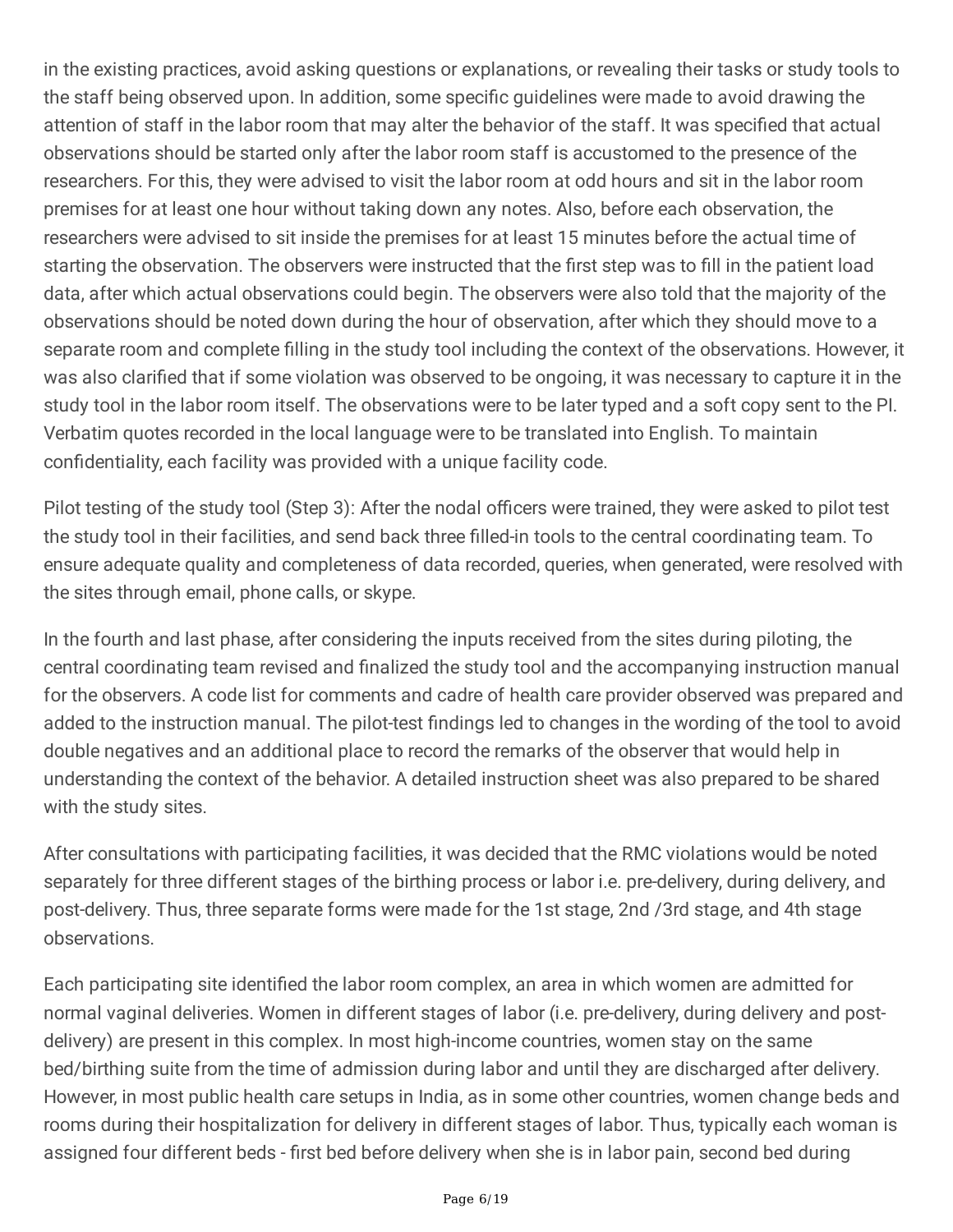delivery, third after delivery, and fourth in the ward till she is discharged for home. In the pre-delivery room, most women are in active labor, but no deliveries take place in this room. This is the period when a woman is kept under observation in the labor room premises. The delivery room is the room where most women have their delivery and a baby corner/resuscitation room is attached. The post-delivery room is the room where women with their newborns are shifted to remain under observation (for 2–4 hours) until shifted to the post-natal ward. Under the RMCI initiative, the observing officers were asked to use the revised study tool and visit all the rooms of the labor room complex, take note of the patient load, and then be present in the assigned room for recording observations.

Another meeting with TAG was held in August 2017, during which the TAG members reviewed the tool and approved it. The members were satisfied with the process of tool development and opined that the tool appears robust, and it will inform about the typology of disrespectful and abusive behaviors in the labor rooms settings of public health facilities in India.

The final study tool was employed in the observation study to document the typology of D&A in labor rooms, and to identify challenges, barriers, and facilitators in implementing RMC standards in the tertiary health care facilities of India.

# **Results**

A new tool was developed to document RMC deficits in labor room settings by a non-participant observer. The corresponding verification criteria for each of the RMC standards were designed to measure the frequency of the violation and record the contextual data such as the observation period, number and cadre of the health care providers present at the time of observation, and comments explaining the RMC deficit. The cover page of the tool recorded facility details, observation period, timing, patient load, and numbers of health care providers, etc. An entry was made in the tool each time a deficit in RMC standard was observed and the frequency of the event was recorded. Besides each verification criterion, two variables and two indicators for contextual data were placed. The two variables included were: whether the corresponding criterion was observed or not, and; if yes, how many times it was reported. Observers were trained to employ the tally-marking method for recording the frequency. The two indicators included were details of the type of health care provider observed involved and comments explaining the RMC deficit. Along with this, a remarks section was placed for each RMC standard.

# Deficits in RMC standards and the adapted verification criteria in the study tool

The seven deficits in RMC standards are:

- Physical harm or ill-treatment
- Withholding a patients' right to information, informed consent, and choice/preferences
- Gaps in confidentiality and privacy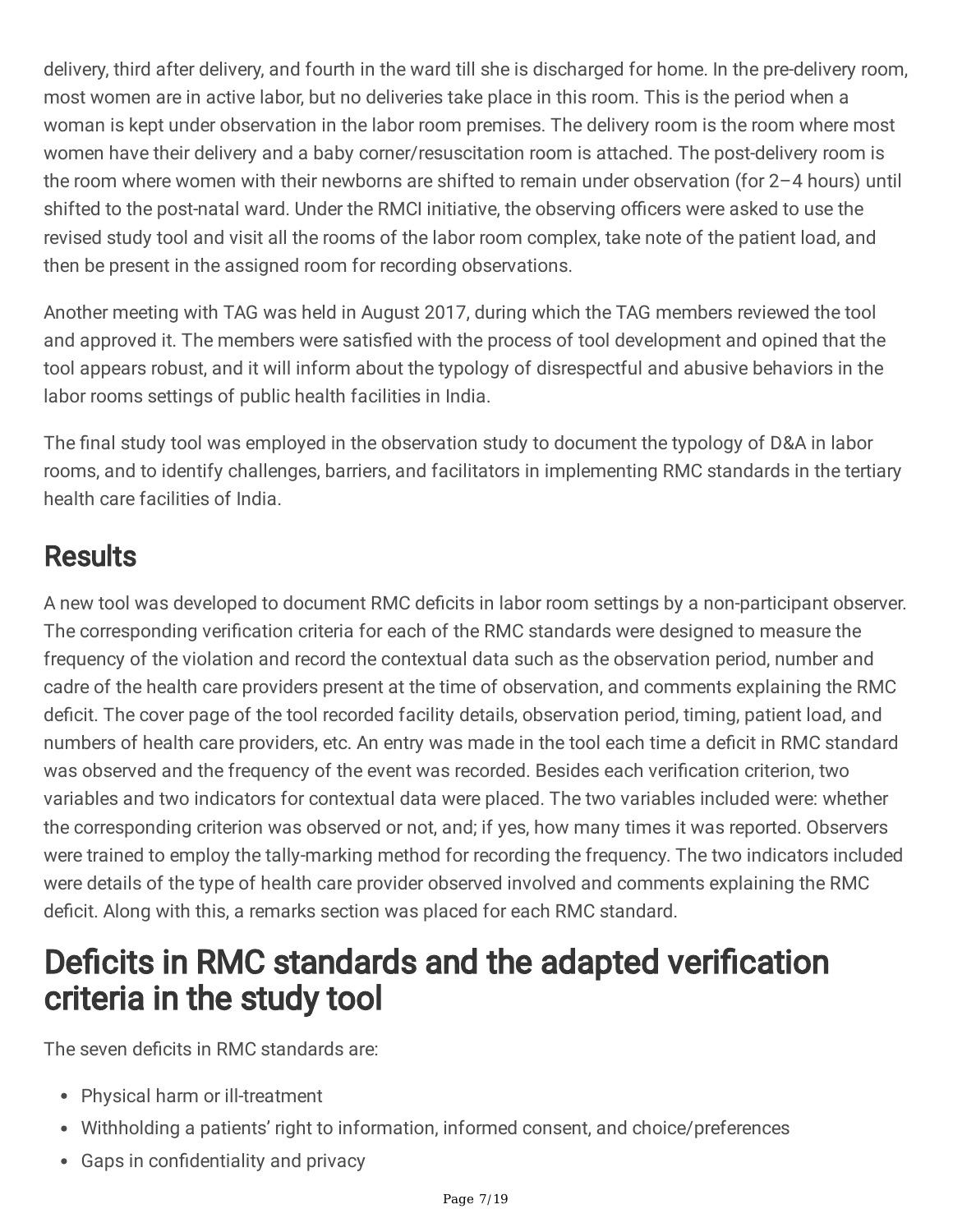- Gaps in dignity and respect
- Non-provision of equitable care, free of discrimination
- Abandonment or being left without care
- Detained or confined against will

The verification criteria, as outlined in the MCHIP tool, were adapted to local settings in which some of them were deleted, some were modified, and some new indicators were added besides frequency and type of provider involved. Here, we discuss the major changes that were made in the verification criteria as defined in the MCHIP tool, and how they were adapted to the Indian setting.

### 1. Physical harm or ill-treatment

In the first standard, a new criterion 'examined with lack of caring' was added which was defined as rough examination or rough handling of body parts including private parts giving pain, anxiety or discomfort to the patient. The verification criteria 'touches or demonstrates caring in a culturally appropriate way' was modified to 'touched in a sexually inappropriate manner'. 'Never physically restrains woman' was replaced by 'woman restricted to bed'. The indicator 'provides comfort/pain-relief as necessary' was made more explicit by adding three different criteria: 'verbal comfort not provided to the woman in pain/agony'; 'painrelief medication not given when requested by the woman'; 'physical comfort not provided (e.g. raising head-end of the table, giving pillows, back massage), when requested or no mattress, pillow, bed sheet available' in pre-delivery and delivery case record forms, and 'physical comfort not provided to the woman or her baby, when she mentions she is in pain and when some comfort measure is requested (e.g. giving pillows, mattress, massage) or leaving the woman on the delivery bed or table where she cannot spread her legs or turn over and rest' in post-delivery case record forms.

### 2. Withholding patients' right to information, informed consent, and choice/preferences

The three criteria that were decided to be non-negotiable and stood as it is were: 'does not introduce self to the woman and her companion'; 'does not encourage woman and her companion to ask questions'; and 'does not respond to questions with promptness, politeness, and truthfulness'. The verification criteria 'explains what is being done and what to expect throughout labor and birth' was removed. Instead, three gaps assessment criteria were added each for pre-delivery, delivery, and post-delivery respectively: 'explanation not provided to the woman on how to take an appropriate position for examination'; 'explanation not provided to the woman on how to push or breathe or how to relax in between pains'; 'explanation not provided to the woman as to what is being done during examination.' Since it was reported by health providers during the national stakeholders' workshop that the birthing women were not provided with any information related to her care, three more criteria addressing this gap were subsequently added. These criteria are: 'information not given to the woman on findings of examination (e.g. PV findings, FHS)' in pre-delivery; 'information not given on sex or condition of the baby immediately after delivery' or 'information withheld till the expulsion of placenta' during delivery; and 'information not given on how to feed /burp the baby or take care of the baby' in post-delivery record forms. Also, three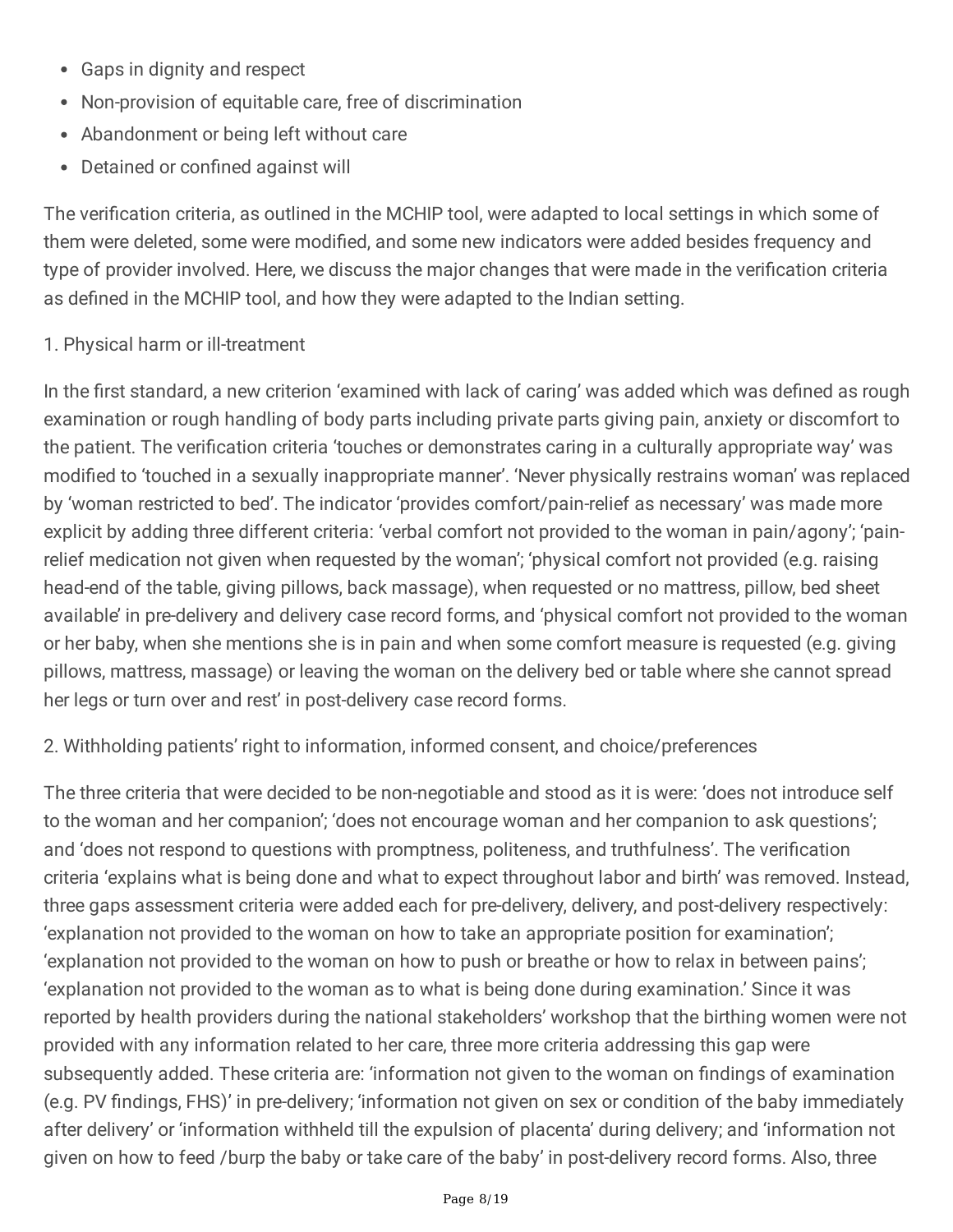additional criteria of 'adequate time not given for decision making regarding some procedure e.g. C-Section' in pre-delivery, and 'adequate time not given for decision making while inserting Postpartum intrauterine contraceptive device during-delivery and post-delivery were added.

## 3. Gaps in confidentiality and privacy

An important point that was raised in the national stakeholders' workshop was the ease of accessibility of undergraduate nursing and medical students to practice and observation in public hospital labor rooms in India without explicit prior explanation or permission on the presence of students. This leads to a breach of privacy of women, especially, when health providers and students observe or examine her without informing or taking her verbal consent. A criterion capturing this gap was added to the tool. Additionally, three more criteria were added: 'information shared with people not involved in care without taking the woman's permission'; 'woman's case records left in an area where they can be read by others not involved in care'; and 'asking history or commenting on patient's complaints in a loud voice such that other people/patients can hear (auditory privacy violated)'.

### 4. Gaps in dignity and respect

The criteria 'allow the woman and her companion to observe cultural practices as much as possible' was adapted to 'the woman or her companion not permitted to observe any cultural practices (which are not harmful to mother or baby e.g. offering prayers, massaging the abdomen, mother keeping hair open during labor, etc.).' Several prevalent practices in Indian tertiary hospitals were discussed during the national stakeholders' workshop. Some of these practices are: two women on the same bed with another woman during labor, women lying on the floor on a mat or sheet during labor or after delivery, providing unclean bed linen (bedsheet, mackintosh, pillow, covering sheet) to women, not cleaning the bed promptly when dirty or soiled, etc. Also discussed was the difference between persuasion and threats; for example, staff may threaten the birthing women with disastrous consequences if their instructions are not obeyed for the woman or her baby. There have been instances when it was observed that belongings of birthing women are thrown out of the labor room. These factors were considered to conflict with the dignity and respect of the women and were captured in the verification criteria.

### 5. Non- provision of equitable care, free of discrimination

India is a country with diverse social and economic, education levels, castes, religions, and languages. The labor rooms in public hospitals admit women irrespective of their economic or social background. However, this diversity in the background of women may affect the provision of equitable care. For example, the patient's literacy level and language are important in the provision of care they get. If the patient has migrated from one region of the country to another, and the provider may be unable to comprehend or speak in a language that she understands, it may affect their ability to provide equitable care. This factor was adequately incorporated into a criterion.

### 6. Left without care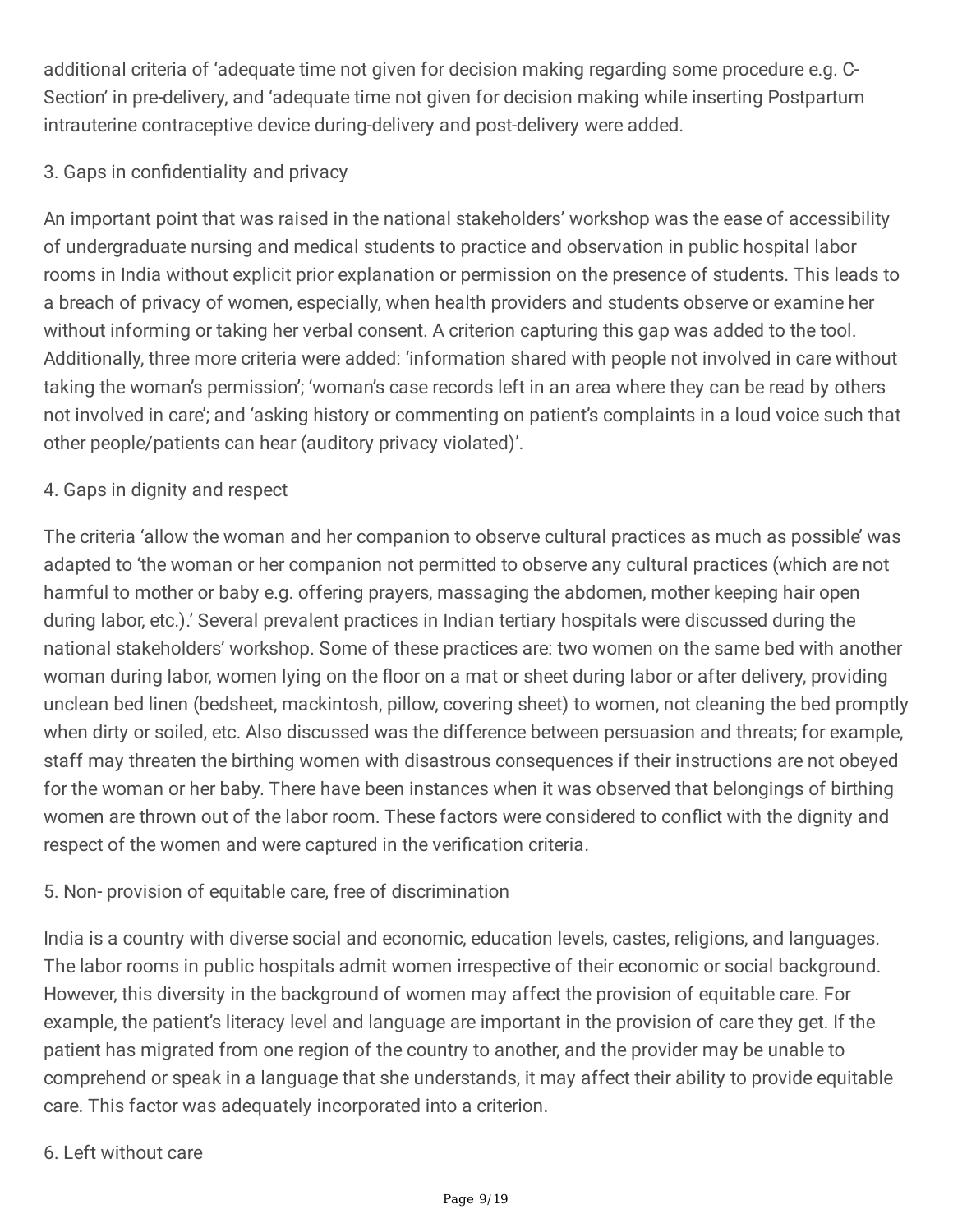Two verification criteria were added: 'not examined on request/ turned back to the ward or sent back home despite pain or patient's request' and 'left alone or unattended (without the supervision of provider or birth companion)'.

## 7. Detained or confined against will

An important issue was raised regarding the practice of demanding informal payments by the labor room health care support staff usually involved in cleaning and transporting patients and supplies such as female and male ayahs and ward boys. These payments are termed as 'bakshish', or blessings or tips in colloquial language. Often women are not allowed to leave the premises or are not provided further services and, in some cases, verbally cursed, until and unless their family make these informal payments. However, it was admitted that these practices are done without any official approval, and despite being prohibited by the administrative authority. A verification criterion pertaining to this was added.

The indicator of 'any other violations, please specify' was added to all standards in pre-delivery, during delivery, and post-delivery case record forms. The total numbers of criteria were 47 each for pre-delivery and post-delivery, and 48 for during delivery. The criteria ranged from 3 to 10 indicators for each standard.

# Contextual data

Contextual data for why the observed felt the there was a deficit in the RMC standard was observed and collected to understand the gaps in quality care in a more comprehensive manner. In the initial draft, the contextual data indicators were patient load and timing of the observation. Along with this, a blank space was provided for comments across every verification criterion so that observers can mention any important information of the reported gap in the RMC criteria. Post the pilot testing of the study tool, along with patient load and timing of the observation, two more contextual indicators - the cadre of health personal on duty and circumstances explaining the RMC deficit - were collected for each criterion. In the final tool, most of the contextual data were in the form of codes.

## Observation period

In the final tool, an observer is suggested to undertake one hour of observation at a time. This one hour of observation can be done either during the nurses' morning shift (6:00 a.m. – 2:00 p.m.), afternoon shift  $(2:00 \text{ p.m.} - 10:00 \text{ p.m.})$ , or the night shift  $(10:00 \text{ p.m.} - 6:00 \text{ a.m.})$ . The aim was to understand the variation in RMC deficits during different time-periods of the day. Observers were also asked to observe and record the RMC deficits in the labor room on Sundays and holidays to understand the relationship between workload and care provided on the said days. Besides, in the final tool, the observer can be stationed in any one of the three pre-defined areas - pre-delivery/1st stage room, delivery or 2nd /3rd stage room, and post-delivery or 4th stage room. The observers were given a list of specific shift timings and the corresponding predefined observation area. The purpose of this was to get consistent data across all the facilities and all shifts and days of the week so that it would allow for further comparative analysis. To protect the quality of data collected, intra-rater variability - the variability that may arise in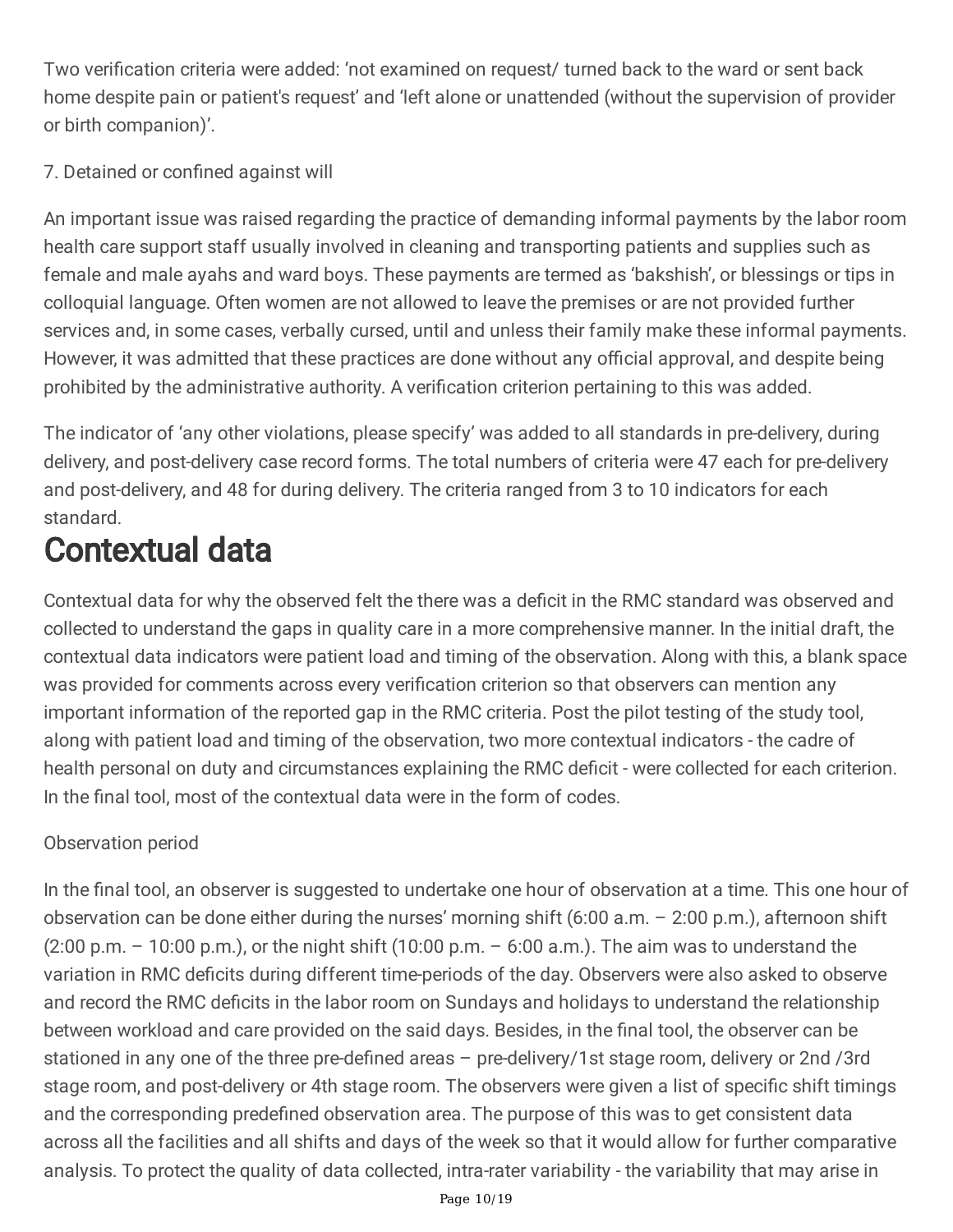multiple observations of the same phenomenon by the same observer - was checked by restricting the number of hours of observation to two in one particular day. These two hours of observation were in separate shifts, and there was a gap of a minimum of one hour between the two observations. All observations were to be done in each facility in a maximum duration of one month.

### Comments to explain circumstances

In the first draft, a blank space was provided in the tool for the observers to explain circumstances that possibly led to the RMC deficit. Post pilot testing, comments from various facilities were collated and listed, and a comment code sheet was prepared comprising of 18 different circumstances. Examples of some of these codes are: 'only one-way communication from provider to woman'; 'observed infrastructure does not allow'; 'refused to give informal payments for services'; 'observed discrimination based on caste, religion, education, disability, unwed mother, etc.'. In the final draft, observers were asked to use the codes rather than filling the qualitative information manually.

## Health personnel

During the pilot testing, it was realized that it is important to know the cadre of health provider being observed on duty during the reported event of D&A. In the final draft, various designated health personnel including support staff posted in the labor room complexes were listed, and a uniform code list was prepared to be used while reporting RMC gaps in the verification criterion. The health personnel codes options included faculty, senior residents/residents/house surgeons, nurse (including tutor/supervisor/staff nurses), undergraduate medical interns, male attendant/ward boy, ayah or female ward attendant, ANM, ASHA or multipurpose health worker (female). The cadre involved in each violation was to be noted by their code, thus, maintaining individual provider confidentiality to prevent identification and only aggregated data would be shared.

## Patient load

The total number of women present in the Labor room complex or patient load data was collected to determine the standard of care provided to the women, given the health infrastructure and services available at the facilities. In the initial draft, the observers were asked to fill in the following details for the duration of their shift: the number of beds in 1st stage room; the number of beds occupied in 1st stage room; the number of women with birth companions present in the 1st stage room; the number of women with birth companions present in the 2nd stage room; the number of times beverages and food were offered to any woman by staff (not including water); the number of women delivered during this shift; the number of doctors on duty; were any doctors absenting from duty (answer: yes/ no); the number of nurses on duty; were any nurses absenting from duty (answer: yes/ no); the number of supporting staff on duty, and were any supporting staff absenting from duty (answer: yes/no). In the final tool, the indicators required to be collected were reduced, and the following variables for the labor room complex were included: total number of rooms, the total number of beds, total number of beds occupied, total number of women, total number of women with birth companions, the total number of doctors present,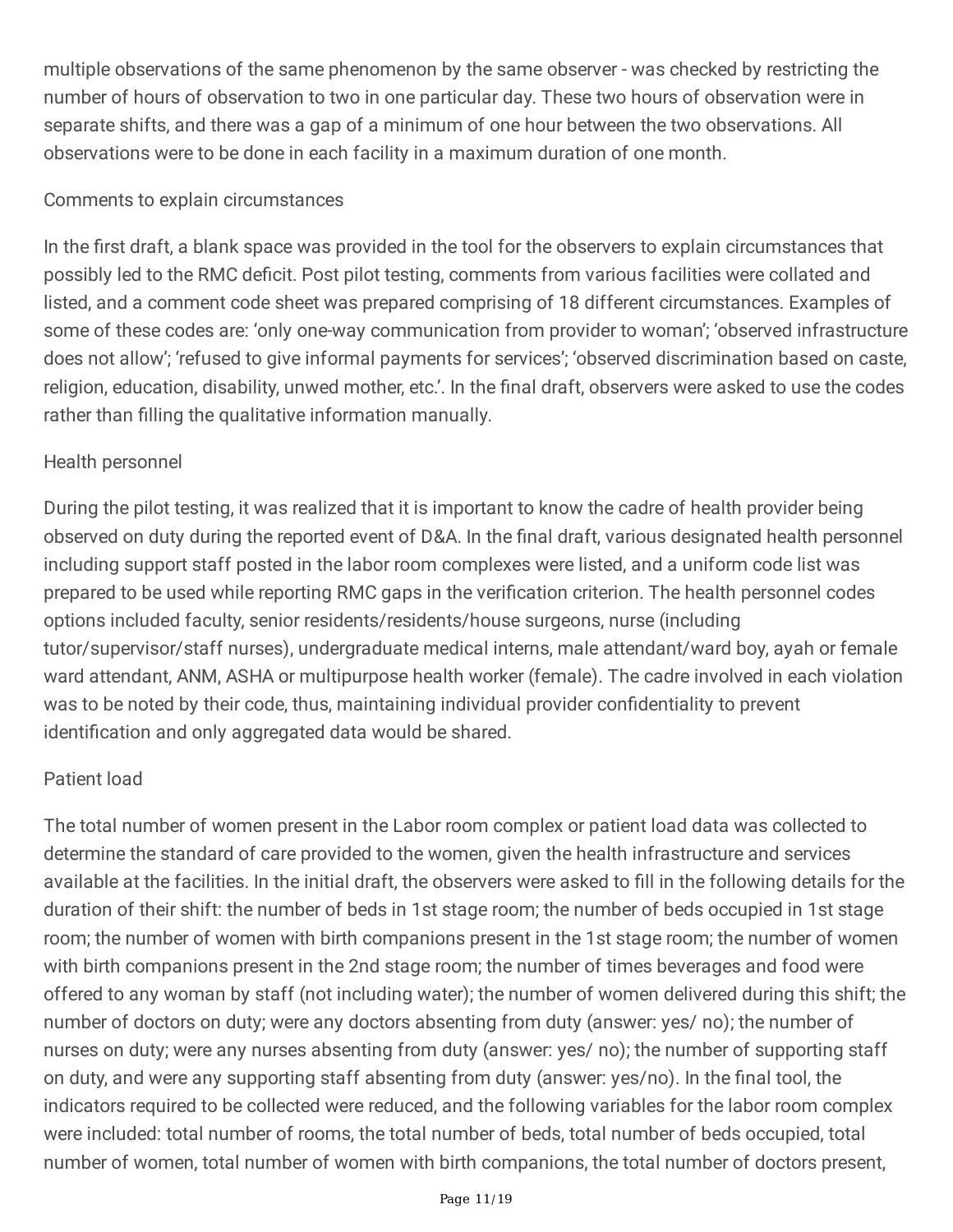the total number of nurses present, the total number of supporting staff present, and the total number of students present.

This data was initially required for the whole labor room complex (including the pre-delivery, delivery, and post-delivery rooms) and the observed room (the specific room from where the observations were recorded). However, observers found it difficult to correctly assess this variable in the dynamic setting of the labor room complex over the hour-long observation period. It was observed that there is wide variation in what is perceived and understood as a labor room across settings; there is no standard system, and many labor room units have adapted older spaces to meet demand. Therefore, the final tool only collected information that was agreed to be commonly understood as a labor room and its facilities across settings. Authors suggest opting for more workable methods to collect this data in future research.

### Remarks

In the final tool, a section on remarks was also added under each performance standard. In this section, observers can provide any additional observational or explanatory information that they perceive to be important and which has not been captured adequately in the given format of the tool. The observers were encouraged to record direct quotes, overheard in the local language, in the labor rooms in the context of RMC deficits. This would provide further insights on the deficits and, which could later be employed for further study.

# **Discussion**

This study addresses the quality of maternal health care provided in facilities for institutional births in India, which is a key component of the National Health Mission. This is a health systems initiative to inform policy and program managers, clinicians, of the current status and to improve the quality of care during childbirth. A tool was prepared for collecting data on the typology of deficits in RMC meted out to the women delivering in urban health facilities (tertiary care hospitals). The MCHIP RMC standards and the verification criteria were adapted to the Indian settings using a four-stage process. Indicators for measuring RMC in the MCHIP tool were used as starting tools that were adapted to identify the typology of deficits in RMC during facility-based childbirth unique to labor room settings of Indian public hospitals. The tool was pilot tested by the study sites to establish the content validity of the tool and subject experts of the TAG approved the changes. The developed tool will help to improve the understanding of gaps in RMC in facility births by identifying key areas of D&A at the tertiary hospitals and the contextual information pertaining to them. This will aid in understanding the situations in which D&A take place, the health personal likely to be associated with them, and the relationship of D&A with other factors such as patient load, shift timings, etc.

Though the MCHIP tool provided the starting point for the development of the new tool, there are major differences to note between them. The new tool measures the gaps in RMC performance standards and their verification criteria whereas the MCHIP tool measured compliance with RMC standards. The MCHIP tool is longitudinal and is based on the observation of two women at a time by one observer throughout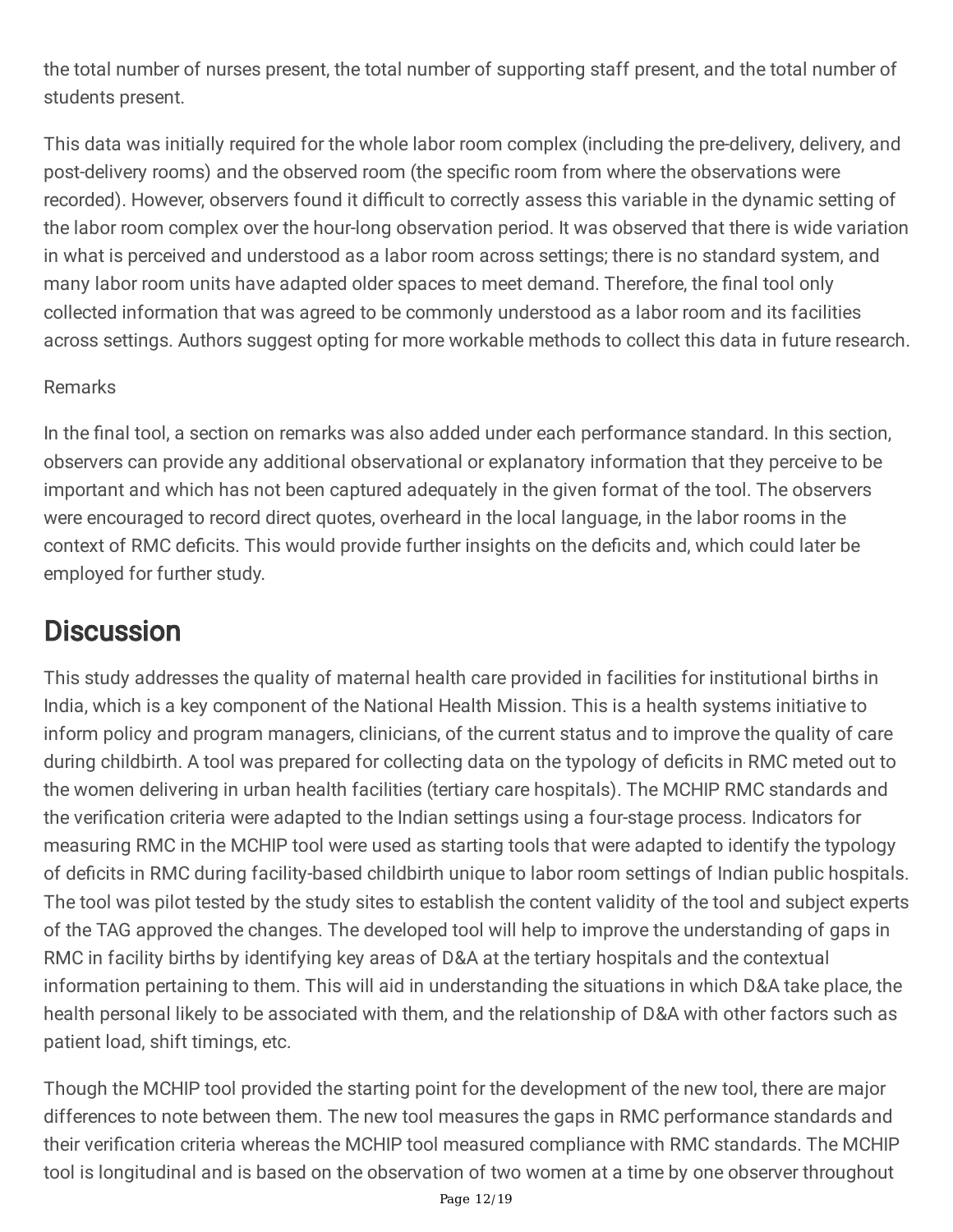labor and delivery. On the other hand, this study tool is more cross-sectional and allows observation of multiple women in a room across the same time period by one observer. The observer can be stationed in any one of the three pre-defined areas i.e. pre-delivery/1st stage room, delivery or 2nd / 3rd stage room and post-delivery or 4th stage room, and record the RMC deficits during the observation period. The indicators for contextual data of the facility were added to enrich the tool, and a column for remarks was added to gather more contextual information.

When the current study was ideated and proposed in 2017, there were very few studies reporting on D&A during facility births in India. However since then, many studies have been published and have reported on various aspects of RMC deficits such as geographical region; the target population - providers or women or both; facility-based or community-based; direct observation study or survey or both; and using qualitative, quantitative or mixed methods. This study is one of the first cross-sectional multi-centric studies on RMC in India that reports on the context of the provider and its plausible association with the RMC deficits. Another unique feature of this study is that it is the only pan-India study with representations from across the country. All other studies, to the best of our knowledge, are limited to either one city [14–17], one district [18, 19], or one state [9, 20–26].

The changes made to the MCHIP tool corresponded with the evidence found in the literature on RMC in India. For instance, numerous studies have documented physical and verbal abuse. Studies have also cited informal payments or bribes being demanded from birthing women and their families[16, 18, 27], crowded and chaotic delivery room [15, 26, 28], and migrants facing discrimination [16]. Discrimination has also been documented based on caste [16, 20, 21, 27], socioeconomic status [16, 24], and parity [22, 23]. An association of mistreatment and cadre of the providers [9, 18, 19], and mistreatment and time and day of delivery [19, 26] have been explored in some other studies as well.

Direct observation-based studies for assessing RMC in India are very limited (some of these studies are: [17, 21–23, 26]. The majority of studies employ direct interviews with birthing or post-delivery women to collect data while this study used only observational data. The method of direct observation has its strengths, limitations and concerns. One of the advantages of this method is that mistreatment can be under-reported in women-based self-report studies, than in direct observation studies [21, 29, 30].

D&A during maternity care services at health care facilities are being normalized by women and providers alike [31, 32]. The normalization among providers was a major concern in this study. Firstly, during the National Stakeholders' workshop, the normalization of D&A among providers was observed, which was then provoked by role-plays and a theatre workshop. Observers were rigorously trained (including an onsite visit to local hospitals) to enable them to understand the phenomena of normalization of D&A that can lead to under-reporting of RMC deficits

Another major concern in observation-based studies major is the Hawthorne effect - according to which the behavior of the health personnel might change in the presence of an observer [33]. To cater this, observers were suggested to familiarize themselves with the staff in the labor room complex, before starting the actual observations, which would help in their being accepted as a part of a labor room. They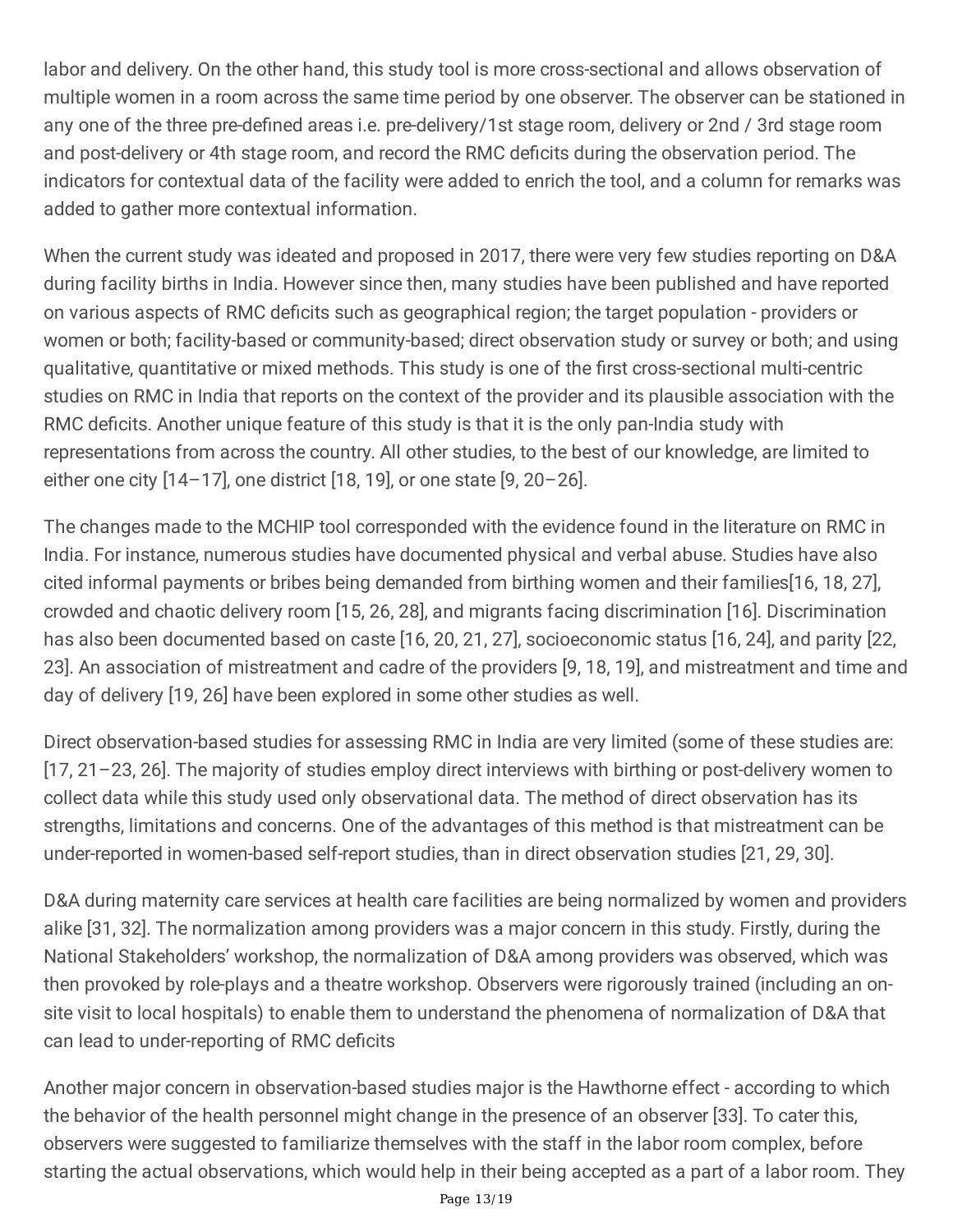were also instructed to avoid behaviors that draw the attention of the staff to themselves. However, keeping this up across shifts and many days is unlikely. Though it is expected that this training of observers along with the normalization of D&A among all levels and cadres of health personnel in the facilities would have led to the reduction in the Hawthorne effect, however, it cannot be claimed to be altogether eliminated, thus, forming a limitation of the study.

Inter-rater variability and intra-rater variability are also important concerns in observation-based studies [34]. Inter-rater/inter-observer reliability was assured by the rigorous nodal officers' training that followed detailed training protocol, including practice sessions, for the unbiased recording of observations, and by issuing instruction sheets explaining the criteria and other terminologies. The study tool was pilot tested and clarifications were provided on email, phone calls, and skype when needed. The number of hours of observation was limited on a particular day to check intra-rater variability.

This study is important because the RMC tool adapted for measuring D&A and tested across many hospitals can be used in the future by facilities for gauging RMC deficits and to plan interventions and measure changes in quality of care and its impact of outcomes of mothers and newborns. The tool can also be used for teaching or training purposes. Quality improvement initiatives such as developing educational and counselling material for providers, encouraging sites to establish a feedback and grievance redressal mechanism, creating awareness on RMC among birthing women, should be undertaken to facilitate adherence to RMC standards within the facilities.

# **Conclusion**

The SDGs have provided global recognition and an impetus to improve the quality of maternity care services. The first step for designing targeted interventions and policies for improving the quality of care is to develop measurement tools that capture the nature and magnitude of RMC deficits. In this study, a comprehensive typology of D&A was created for the Indian context, in a collaborative approach involving various experts and practitioners, which can collect data on RMC deficits and the context of those deficits from the providers' side like health personnel involved in deficits, time of the shift, etc. The various prevalent practices of D&A in India were accommodated in the tool. The tool was tested in various tertiary care facilities in India. After feedback from the facilities, the tool was modified and was approved for content validity by the subject experts of the Technical Advisory Group.

This tool was created to generate and provide researchers, health systems' administrators, providers and women's health advocates with an insight into RMC and with the clear purpose of quality improvement. Thus, it can be used to introduce interventions to improve the RMC deficits in the facilities, bringing the much-needed change on the ground. This tool can continue to evolve with further research. Separate tools can also be prepared for the antenatal or postnatal period that has not been attempted in this study.

# Abbreviations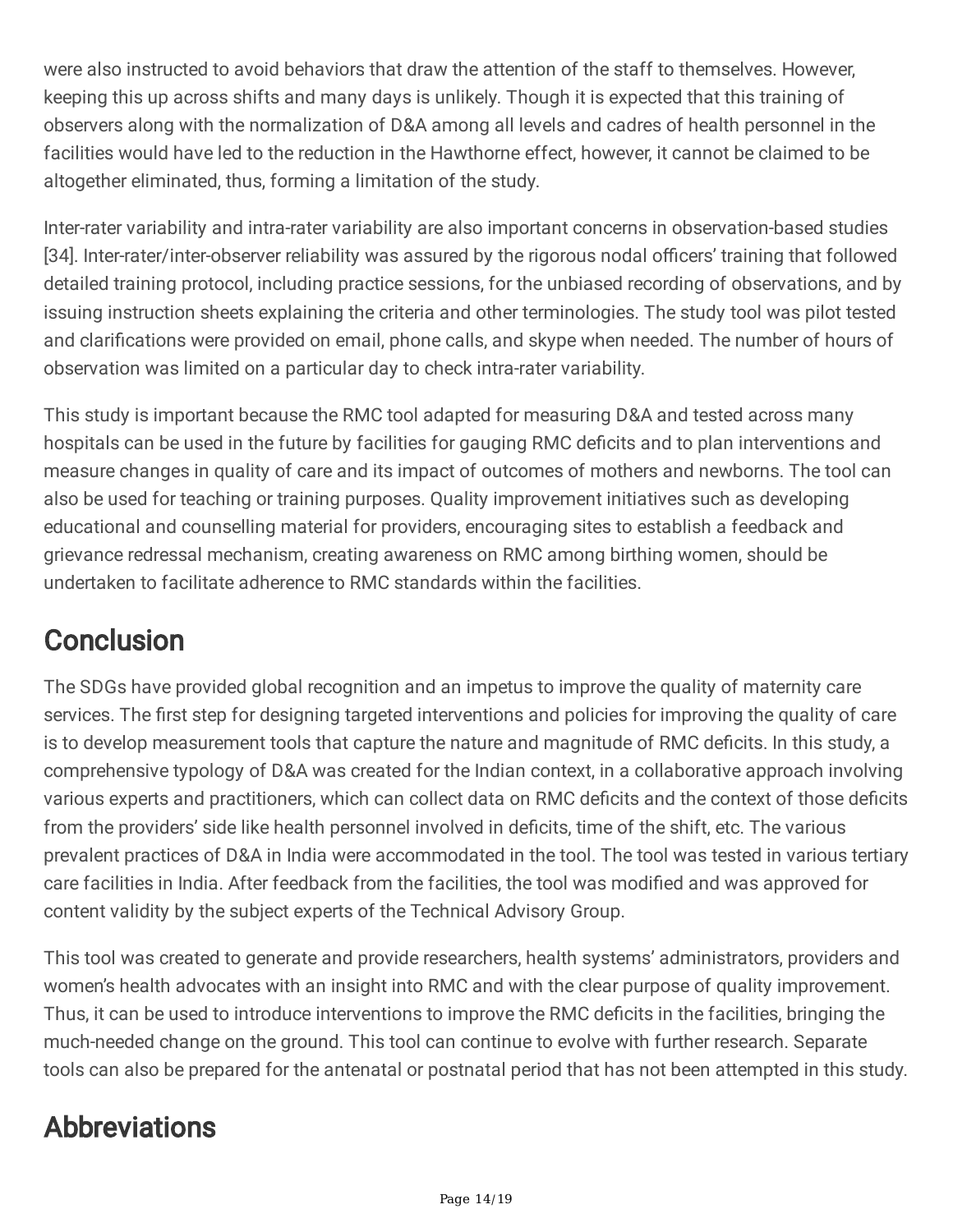ICMR: Indian Council of Medical Research; MCHIP: Maternal and Child Health Integrated Program; RMC: Respectful and Maternity Care; SDG: Sustainable Development Goal; WHO: World Health Organization

# **Declarations**

## Ethics approval and consent to participate

Administrative and Technical approval for the study was obtained from ICMR headquarters at New Delhi. Ethical approvals were taken from the local Institutional Ethics Committees of each participating facility, all located in India, from where the data was collected. Individual patient data was not collected. Interviews of heath care providers, in the later part of the study, were conducted after written informed consent.

Names of Institutional Ethics committees are:

- 1. Institute Ethics Committee, All India Institute of Medical Sciences, New Delhi
- 2. Guru Teg Bahadur Hospital Ethics Committee, New Delhi
- 3. Institutional Ethical Committee, Kasturba Hospital, New Delhi
- 4. Ethics Committee for Human Research, Lady Hardinge Medical College & Associated Hospitals, New Delhi
- 5. Institutional Ethics Committee, Maulana Azad Medical College and Associate Hospital, New Delhi
- 6. The Institutional Ethics Committee, Institute of Obstetrics & Gynaecology, Chennai
- 7. Institutional Ethics Committee, Madras Medical College, Chennai
- 8. Institutional Ethics Committee, Government Stanley Medical College & Hospitals, Chennai
- 9. Institutional Ethics Committee, Govt. Kilpauk Medical College, Chennai
- 10. Institutional Ethics Committee, Postgraduate Institute of Medical Education and Research, Chandigarh
- 11. Institutional Ethics Committee (Human Studies), Jawaharlal Institute of Postgraduate Medical Education & Research, Puducherry
- 12. Institutional Ethics Committee, R.G. Kar Medical College, Kolkata
- 13. Institutional Ethics Committee for Human Research (IECHR), Medical College & SSG Hospital, Baroda
- 14. Office of the Ethics Committee, S.M.S. Medical College and Attached Hospitals, Jaipur
- 15. Ethics Committee; GSVM Medical College, Kanpur
- 16. Institutional Ethics Committee, King George's Medical University, Lucknow
- 17. Ethics Committee, KEM Hospital Research Centre, Pune
- 18. Institutional Ethics Committee, S.C.B. Medical College, Cuttack
- 19. Institutional Ethics Committee, LLRM Medical College, Meerut
- 20. Institutional Ethics Committee (H), Assam Medical College, Dibrugarh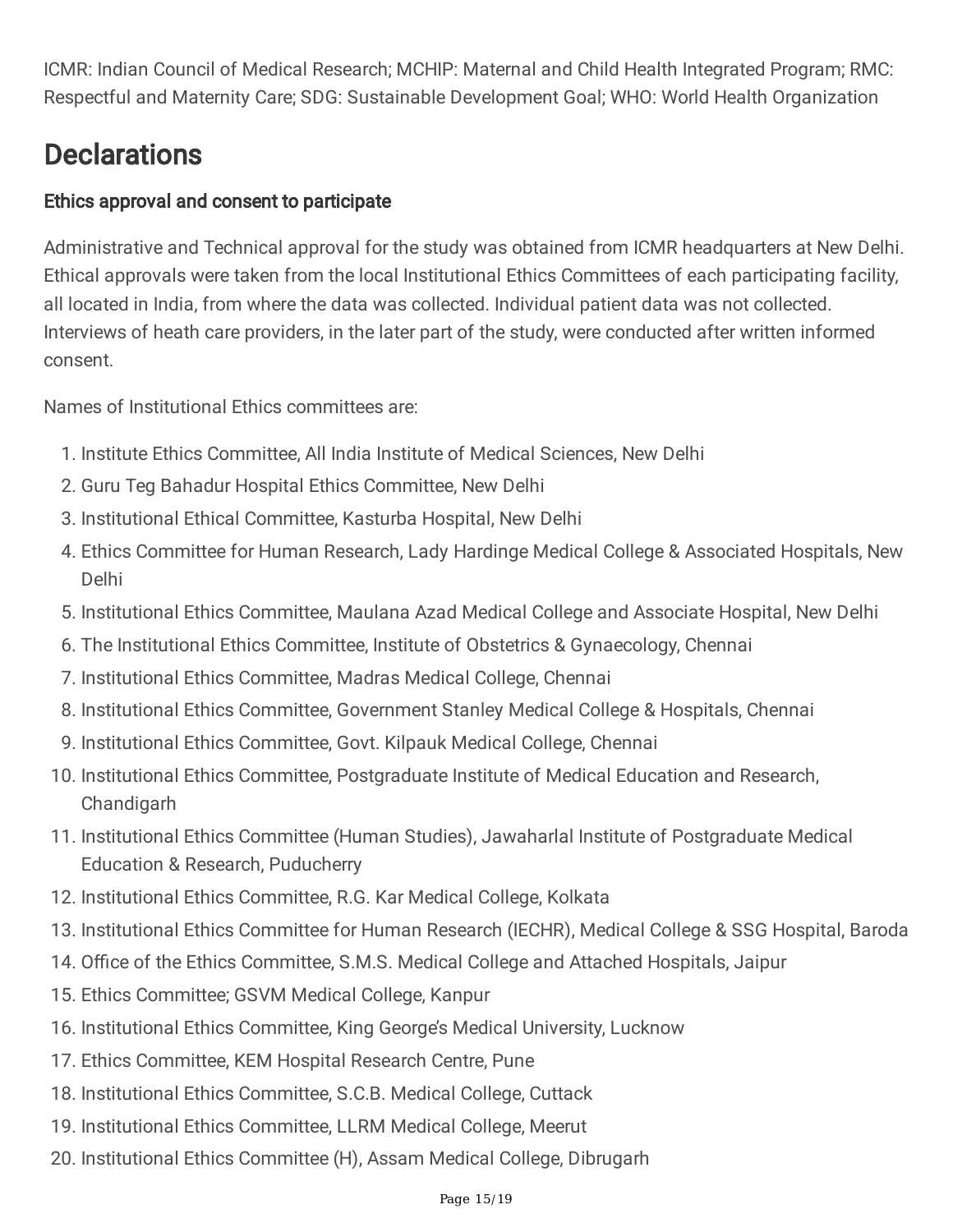## Consent to publish

Not applicable.

## Availability of data and materials

The tool developed and other study material are available from the corresponding author on reasonable request.

#### Competing interests

The authors declare that they have no competing interests. None is directly employed by the hospitals participating in this study.

## **Funding**

The major support for the project was given by ICMR (RBMH/NTF/MH/RMCI/2016). This research study is also a component of a project on 'Advocacy for Respectful Maternity Care in India' implemented by C3 (the national secretariat of White Ribbon Alliance India) and funded by the MacArthur Foundation. The funders had no role in the study design, data collection, analysis, decision to publish, or preparation of the manuscript.

#### Author's contributions

SS designed the study and the study tools, processed approvals, developed partnerships with participating sites and led the study; AG, LCV, MM, TR contributed to study tool development, study implementation, and monitoring; MM made a substantial contribution to the data analysis; RG collected and cleaned data, analyzed data, assisted in drafting the manuscript; DR drafted the manuscript. All authors contributed in the manuscript revisions, and have read and approved the final manuscript.

#### Acknowledgements

We would like to acknowledge the technical advisory group and review committee for their critical review of the study and the workshop participants for generously sharing their experiences with maternity care in the workshop. We would also like to thank the dedicated team of nodal officers for their participation in the study.

### Authors' information

In the majority of duration of this project, SS was serving as Scientist 'F' and RG was serving as Scientist 'B' at Division of Reproductive Biology, Maternal Health and Child Health, Indian Council of Medical Research, New Delhi, India.

# References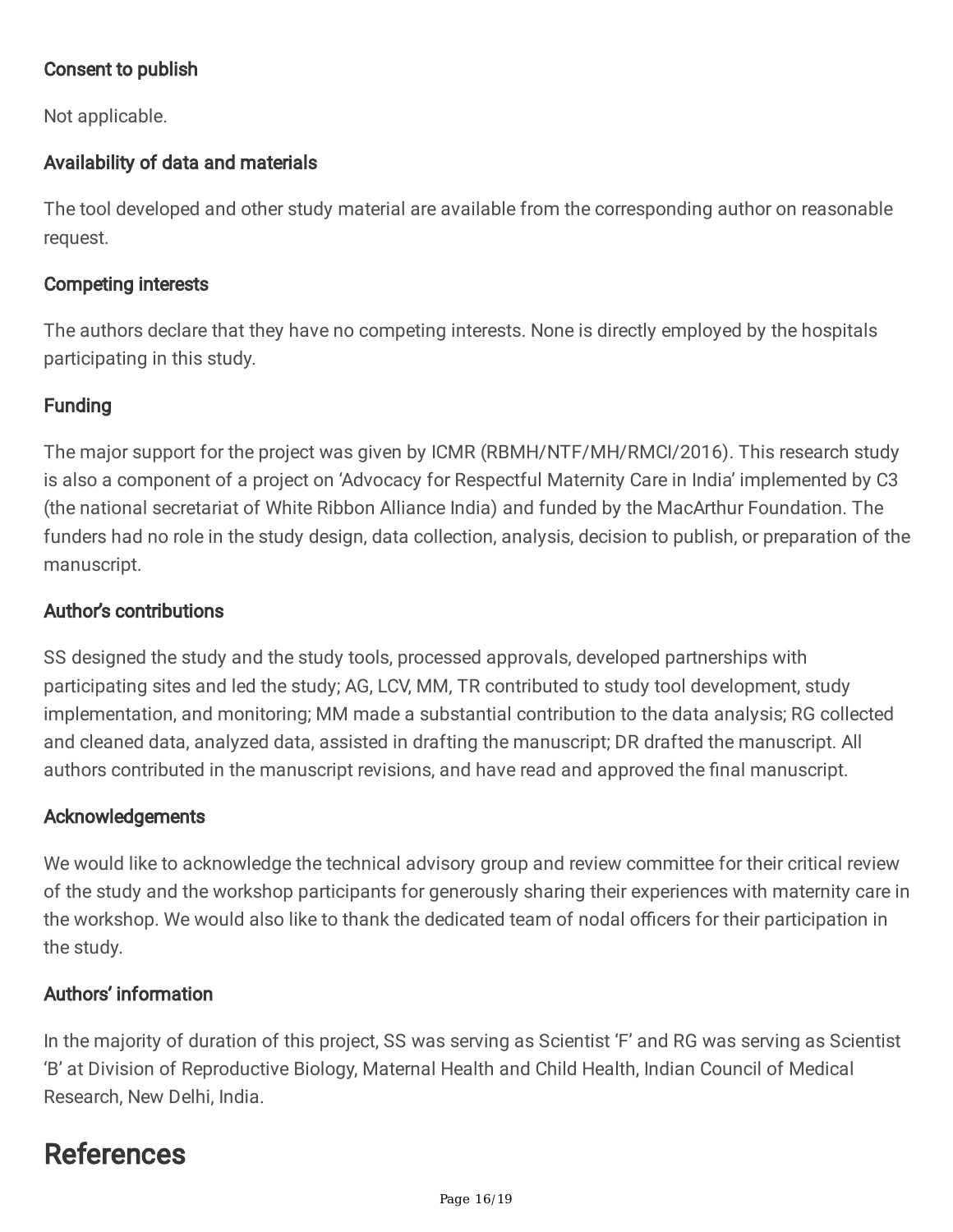- 1. WHO | World Health Statistics. 2016: Monitoring health for the SDGs. WHO. http://www.who.int/gho/publications/world\_health\_statistics/2016/en/. Accessed 23 Sep 2020.
- 2. Miller S, Lalonde A. The global epidemic of abuse and disrespect during childbirth: History, evidence, interventions, and FIGO's mother-baby friendly birthing facilities initiative. Int J Gynaecol Obstet Off Organ Int Fed Gynaecol Obstet. 2015;131(Suppl 1):49–52.
- 3. WHO | WHO recommendations:. intrapartum care for a positive childbirth experience. WHO. http://www.who.int/reproductivehealth/publications/intrapartum-care-guidelines/en/. Accessed 24 Sep 2020.
- 4. WHO | Prevention and elimination of disrespect. and abuse during childbirth. WHO. http://www.who.int/reproductivehealth/topics/maternal\_perinatal/statement-childbirth/en/. Accessed 23 Sep 2020.
- 5. Bowser D, Hill K. Exploring evidence for disrespect and abuse in facility-based childbirth. Report of a Landscape Analysis. USAID-Tract Proj Harv Sch Public Health Univ Res Co LLC. 2010.
- 6. Bohren MA, Vogel JP, Hunter EC, Lutsiv O, Makh SK, Souza JP, et al. The Mistreatment of Women during Childbirth in Health Facilities Globally: A Mixed-Methods Systematic Review. PLoS Med. 2015;12:e1001847. discussion e1001847.
- 7. Ishola F, Owolabi O, Filippi V. Disrespect and abuse of women during childbirth in Nigeria: A systematic review. PloS One. 2017;12:e0174084.
- 8. Shrivastava S, Sivakami M. Evidence of "obstetric violence" in India: an integrative review. J Biosoc Sci. 2020;52:610–28.
- 9. Afulani PA, Phillips B, Aborigo RA, Moyer CA. Person-centred maternity care in low-income and middle-income countries: analysis of data from Kenya, Ghana, and India. Lancet Glob Health. 2019;7:e96–109.
- 10. WHO | Trends in maternal mortality. 1990 to 2015. WHO. http://www.who.int/reproductivehealth/publications/monitoring/maternal-mortality-2015/en/. Accessed 23 Sep 2020.
- 11. SRS. SPECIAL BULLETIN ON MATERNAL MORTALITY IN. INDIA 2016-18. 2020. https://censusindia.gov.in/vital\_statistics/SRS\_Bulletins/MMR%20Bulletin%202016-18.pdf.
- 12. Lim SS, Dandona L, Hoisington JA, James SL, Hogan MC, Gakidou E. India's Janani Suraksha Yojana, a conditional cash transfer programme to increase births in health facilities: an impact evaluation. Lancet Lond Engl. 2010;375:2009–23.
- 13. Rosen HE, Lynam PF, Carr C, Reis V, Ricca J, Bazant ES, et al. Direct observation of respectful maternity care in five countries: a cross-sectional study of health facilities in East and Southern Africa. BMC Pregnancy Childbirth. 2015;15:306.
- 14. Diamond-Smith N, Sudhinaraset M, Melo J, Murthy N. The relationship between women's experiences of mistreatment at facilities during childbirth, types of support received and person providing the support in Lucknow, India. Midwifery. 2016;40:114–23.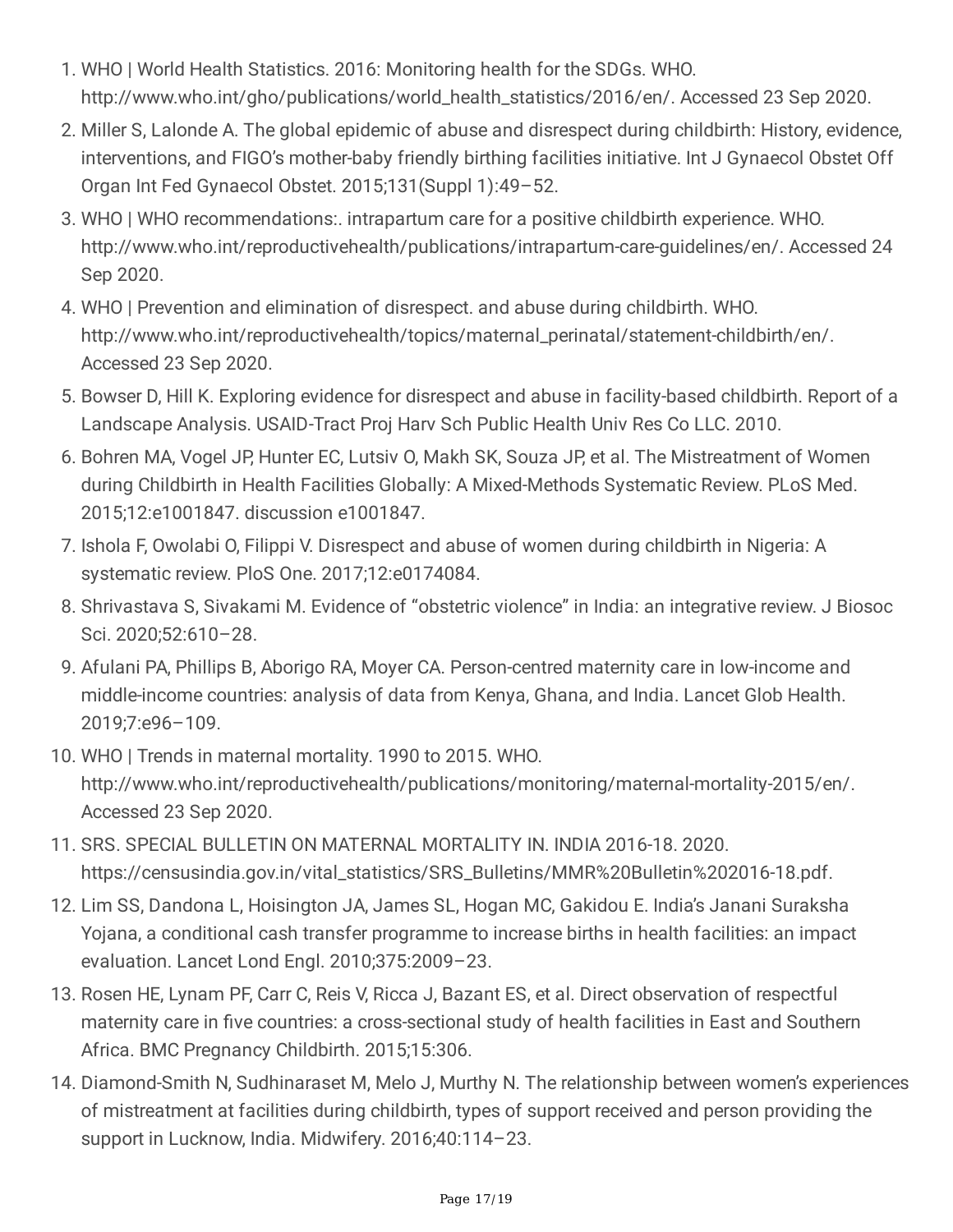- 15. Madhiwalla N, Ghoshal R, Mavani P, Roy N. Identifying disrespect and abuse in organisational culture: a study of two hospitals in Mumbai, India. Reprod Health Matters. 2018;26:36–47.
- 16. Sudhinaraset M, Treleaven E, Melo J, Singh K, Diamond-Smith N. Women's status and experiences of mistreatment during childbirth in Uttar Pradesh: a mixed methods study using cultural health capital theory. BMC Pregnancy Childbirth. 2016;16:332.
- 17. Singh A, Chhugani M, James MM. Direct Observation on Respectful Maternity Care in India: A Cross Sectional Study on Health Professionals of three different Health. Facilities in New Delhi. 2016;7:5.
- 18. Bhattacharya S, Sundari Ravindran TK. Silent voices: institutional disrespect and abuse during delivery among women of Varanasi district, northern India. BMC Pregnancy Childbirth. 2018;18:338.
- 19. Nawab T, Erum U, Amir A, Khalique N, Ansari MA, Chauhan A. Disrespect and abuse during facilitybased childbirth and its sociodemographic determinants - A barrier to healthcare utilization in rural population. J Fam Med Prim Care. 2019;8:239–45.
- 20. Goli S, Ganguly D, Chakravorty S, Siddiqui MZ, Ram H, Rammohan A, et al. Labour room violence in Uttar Pradesh, India: evidence from longitudinal study of pregnancy and childbirth. BMJ Open. 2019;9:e028688.
- 21. Dey A, Shakya HB, Chandurkar D, Kumar S, Das AK, Anthony J, et al. Discordance in self-report and observation data on mistreatment of women by providers during childbirth in Uttar Pradesh, India. Reprod Health. 2017;14:149.
- 22. Sharma G, Penn-Kekana L, Halder K, Filippi V. An investigation into mistreatment of women during labour and childbirth in maternity care facilities in Uttar Pradesh, India: a mixed methods study. Reprod Health. 2019;16:7.
- 23. Raj A, Dey A, Boyce S, Seth A, Bora S, Chandurkar D, et al. Associations Between Mistreatment by a Provider during Childbirth and Maternal Health Complications in Uttar Pradesh, India. Matern Child Health J. 2017;21:1821–33.
- 24. Chattopadhyay S, Mishra A, Jacob S. "Safe", yet violent? Women's experiences with obstetric violence during hospital births in rural Northeast India. Cult Health Sex. 2018;20:815–29.
- 25. Jha P, Larsson M, Christensson K, Skoog Svanberg A. Satisfaction with childbirth services provided in public health facilities: results from a cross- sectional survey among postnatal women in Chhattisgarh, India. Glob Health Action. 2017;10:1386932.
- 26. Sharma G, Powell-Jackson T, Haldar K, Bradley J, Filippi V. Quality of routine essential care during childbirth: clinical observations of uncomplicated births in Uttar Pradesh, India. Bull World Health Organ. 2017;95:419–29.
- 27. Diamond-Smith N, Treleaven E, Murthy N, Sudhinaraset M. Women's empowerment and experiences of mistreatment during childbirth in facilities in Lucknow, India: results from a cross-sectional study. BMC Pregnancy Childbirth. 2017;17 Suppl 2:335.
- 28. Saxena M, Srivastava A, Dwivedi P, Bhattacharyya S. Is quality of care during childbirth consistent from admission to discharge? A qualitative study of delivery care in Uttar Pradesh, India. PloS One. 2018;13:e0204607.